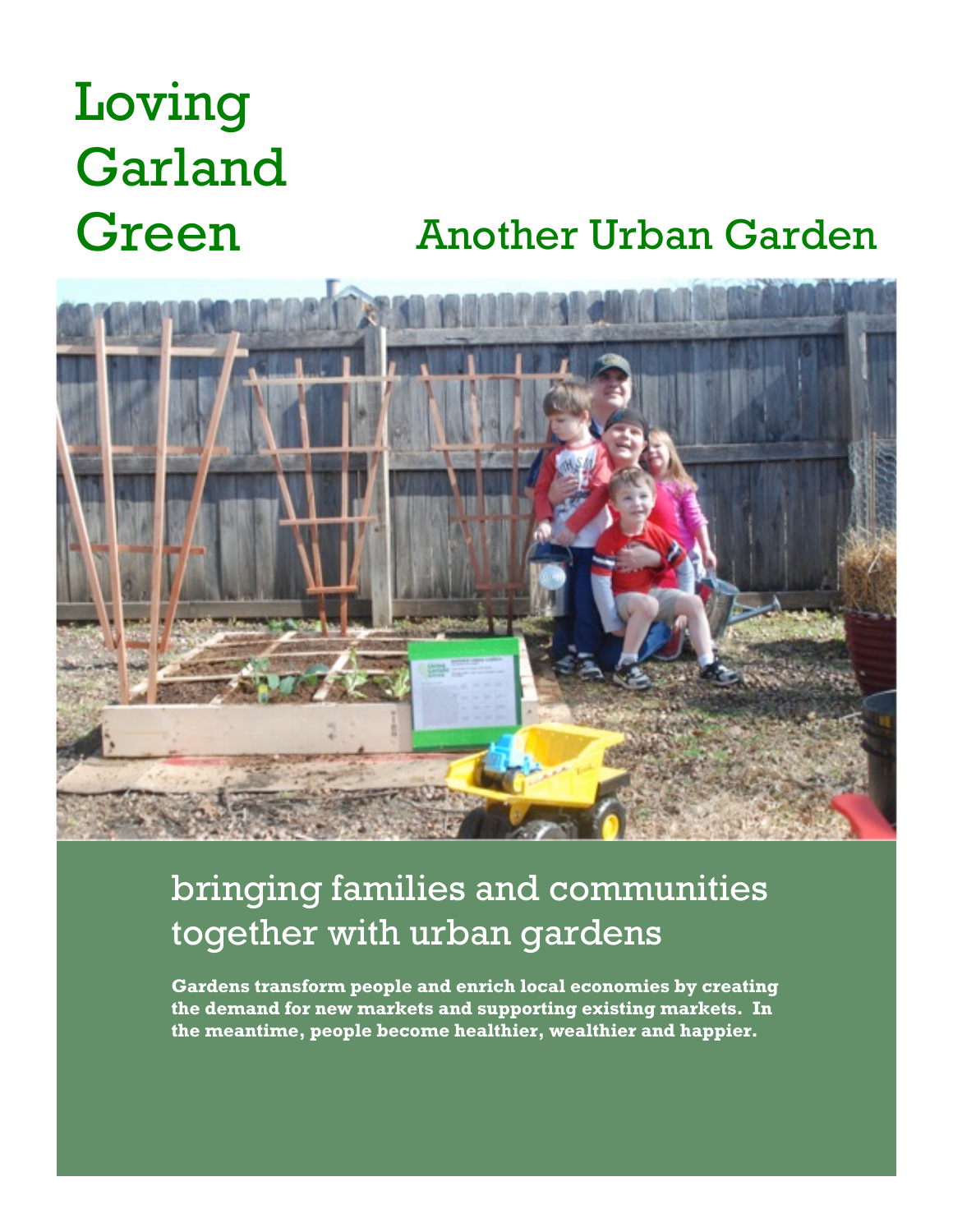



### Another Urban Garden Rebuilding one garden at a time

While our support and stewardship for a small Garland Community Garden will be part of our programs and offerings to the community, our activities are primarily focused on showing and encouraging Garland residents to plant their own gardens in their homes. We call this program "Another Urban Garden."

We administer this program by going to the homes of citizens who have expressed an interest in starting a garden. The Loving Garland Green representative talks with the resident and reviews the space(s) designated for the garden.

Measurements are taken and the size and style of the bed are determined. (Other factors determining the size of the bed include the plants that are desired for the garden.) We discuss all these variables with the resident, and then make a plan of action for creating this garden.

Depending upon the resident, some or all of the cost of the garden may be paid by the resident. In some cases, Loving Garland Green will pay the expenses for building the bed, amending the soil, setting up the water conservation plan and putting in the plants. Most of our installations include building one raised bed, or putting in three large containers.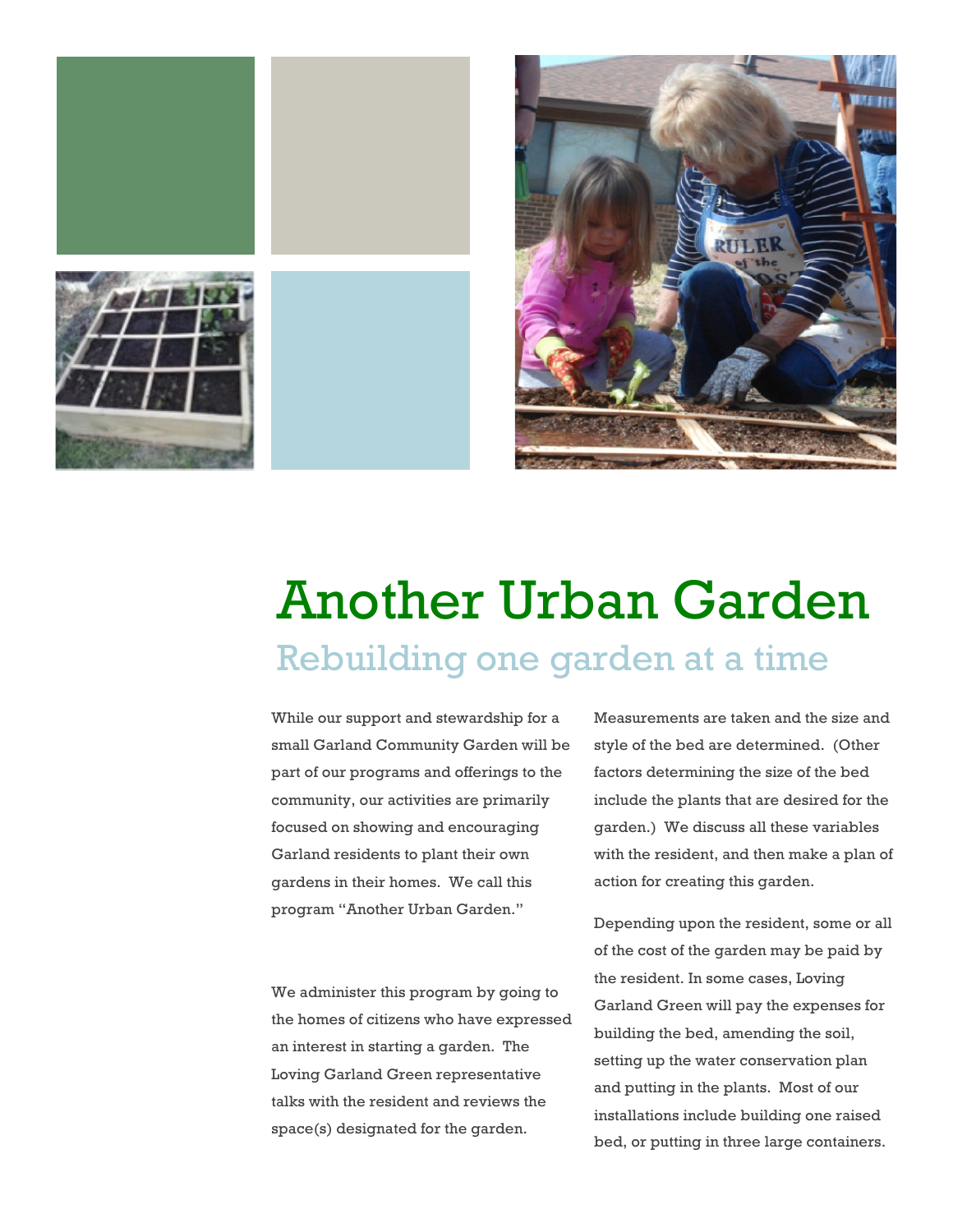

#### Urban farming is not a new idea and it creates jobs

The idea of supplemental food production beyond rural farming operations and distant imports is not new and has been used during war times and the Great Depression when food shortage issues arose.

As early as 1893, citizens of a depression -struck Detroit were asked to use any vacant lots to grow vegetables. They were nicknamed Pingree's Potato Patches after the mayor, Hazen S. Pingree who came up with the idea. He intended for these gardens to produce income, food supply, and even boost selfindependence during times of hardship.

Pingree solicited the free use of 430 acres of vacant lots for the poor. In 1894, 3,000 families applied to the municipal agricultural committee for a chance to till the soil but because of budgetary limitations, only 945 were assigned to half-acre plots. "Poor people almost fought for a chance to get a piece of ground" reported the mayor.

Cornelius Gardner who directed the project, reported in the fall of 1894 that indigent Detroiters harvested food which was conservatively estimated to have a retail value of \$14,000. In 1896 the cash value raised by the vacant lot farmers rose to \$30,998. *[In 1914 \$31,000 had the same buying power as \$711,763 today.*

Source: Reform in Detroit – Hazen S. Pingree and Urban Politics By Melvin G. Holli 1969

Coordinated partnerships with entrepreneurial non -profits and for profit companies have revitalized environments in the heart of the most distressed urban and metropolitan areas.

Urban Farming<sup>™</sup> a 501(c) 3 nonprofit is one example. They worked with Green Living Technologies to put four Edible Walls in Downtown Los Angeles. The walls were sponsored by The Annenberg Foundation, Warner Brothers Pictures and the Los Angeles Beautification Department and were the first Edible Walls in the Urban Farming Global Food Chain Project™. The walls not only help feed the community but cut down on the urban heat index, rainwater runoff and also cut down on the heating and cooling costs of the host buildings the walls are adhered to.

*NOTE: Among its future projects, Loving Garland Green plans to create a living wall on one of the buildings located around the square in downtown Garland.*

There is almost no pollution and a lot of money to be made from a plant -based economy.

Production costs are fairly low as Mother Nature does most of the work. Consider that all some of us at Loving Garland Green did was to pick up 200 pounds of pecans and sell them for over \$1,000. We didn't have to manufacture anything.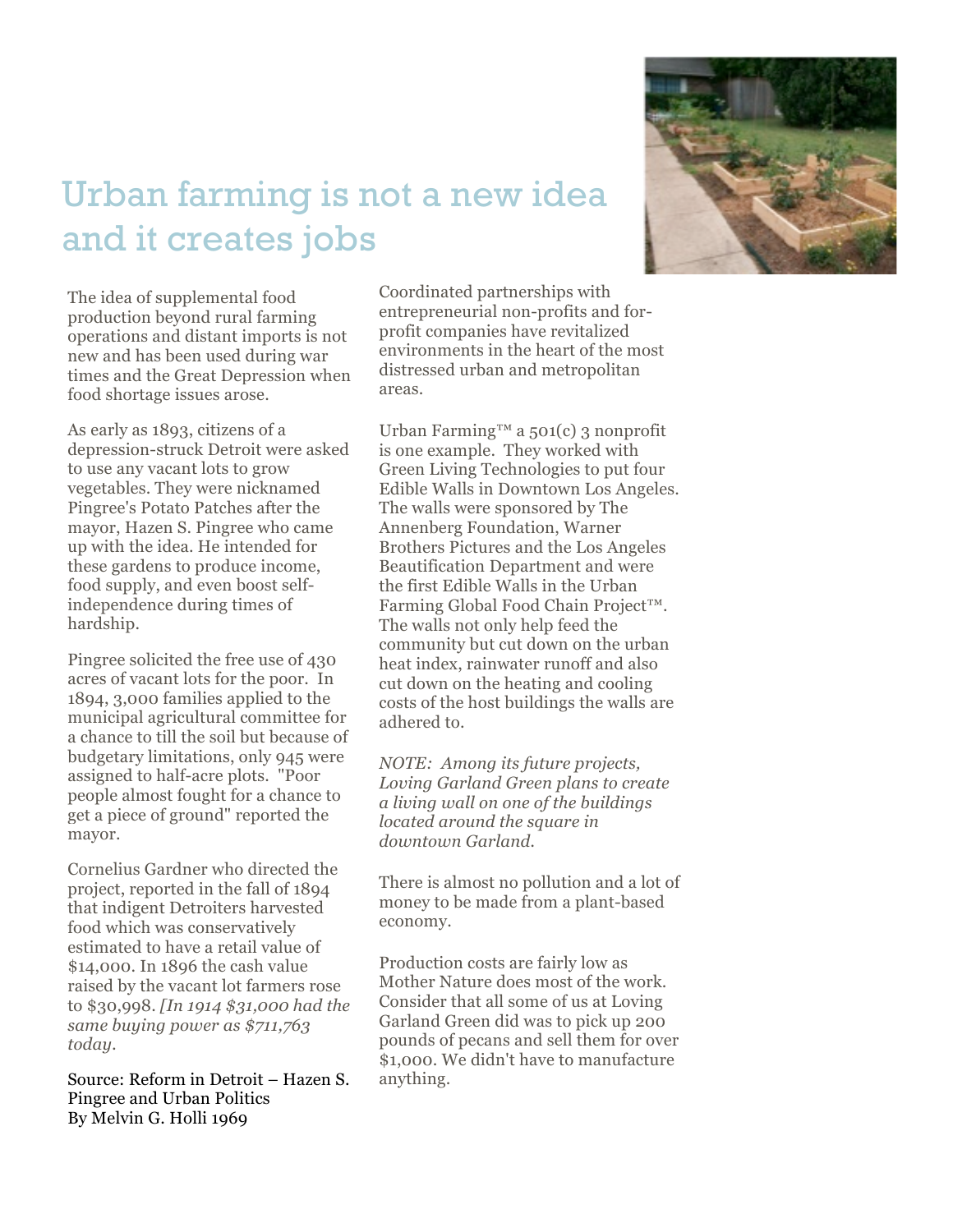

#### Economics Of a local plant-based economy

Our main job at Loving Garland Green is to get people excited about growing their own urban garden and to encourage them in learning together how to do it more and better. When people grow edible plants, they help to strengthen and build the local economy; increase the overall health and quality of life for their community; and create jobs.

People growing gardens create all kinds of market needs: for seeds; garden tools; soil; training; water conservation devices (such as rain barrels, gutters, reservoirs, ollas); garden containers; an more.

Even more directly, a focus on edibles such as vegetables and fruits can directly result in the creation of small local businesses to meet the market demands of local urban farmers. One example might be the creation of greenhouses from recycled windows. Another example might be a pottery factory that manufactures ollas. Even a few local seed companies might spring up.

More imaginative businesses might include services such as "The Plant Whisperer" who comes to your garden for a fee and talks your plants into growing bigger. More realistically, we might see "Garden Sitters" advertised.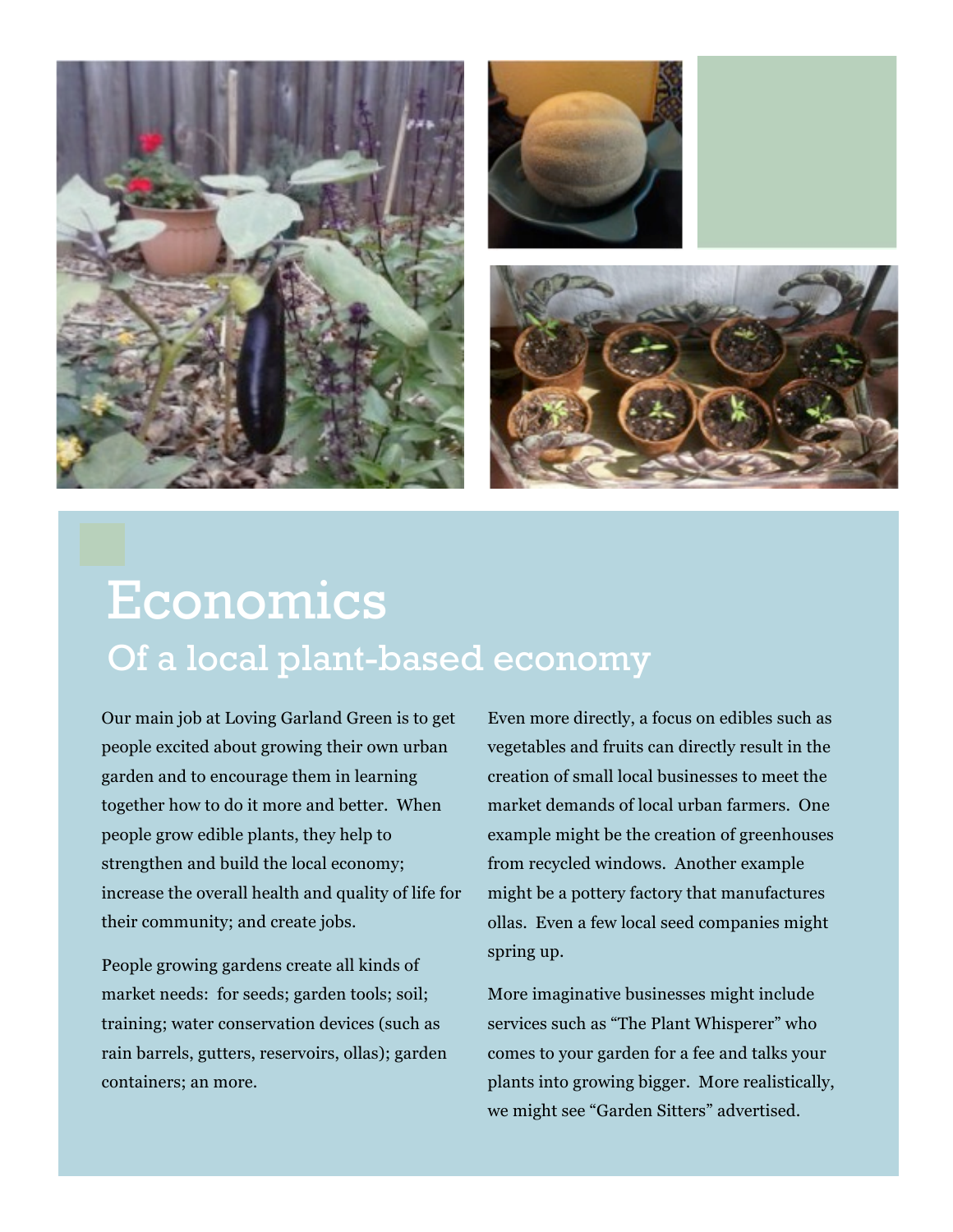#### Interested in Loving Garland Green?

It's easy to join! Just attend one of our meetings.

We are a member -directed nonprofit organization.

Our membership and our meetings are open to the public.

Our mission is simple: to increase the number of urban gardens in our community. All of the rest of the good things to follow will take care of themselves.

Call us at 972 -571 -4497

We would love to hear from you!

Our meeting are held on Mondays at 6:30 to 7:30 PM 216 East Kingsbridge Drive Garland, Texas 75040